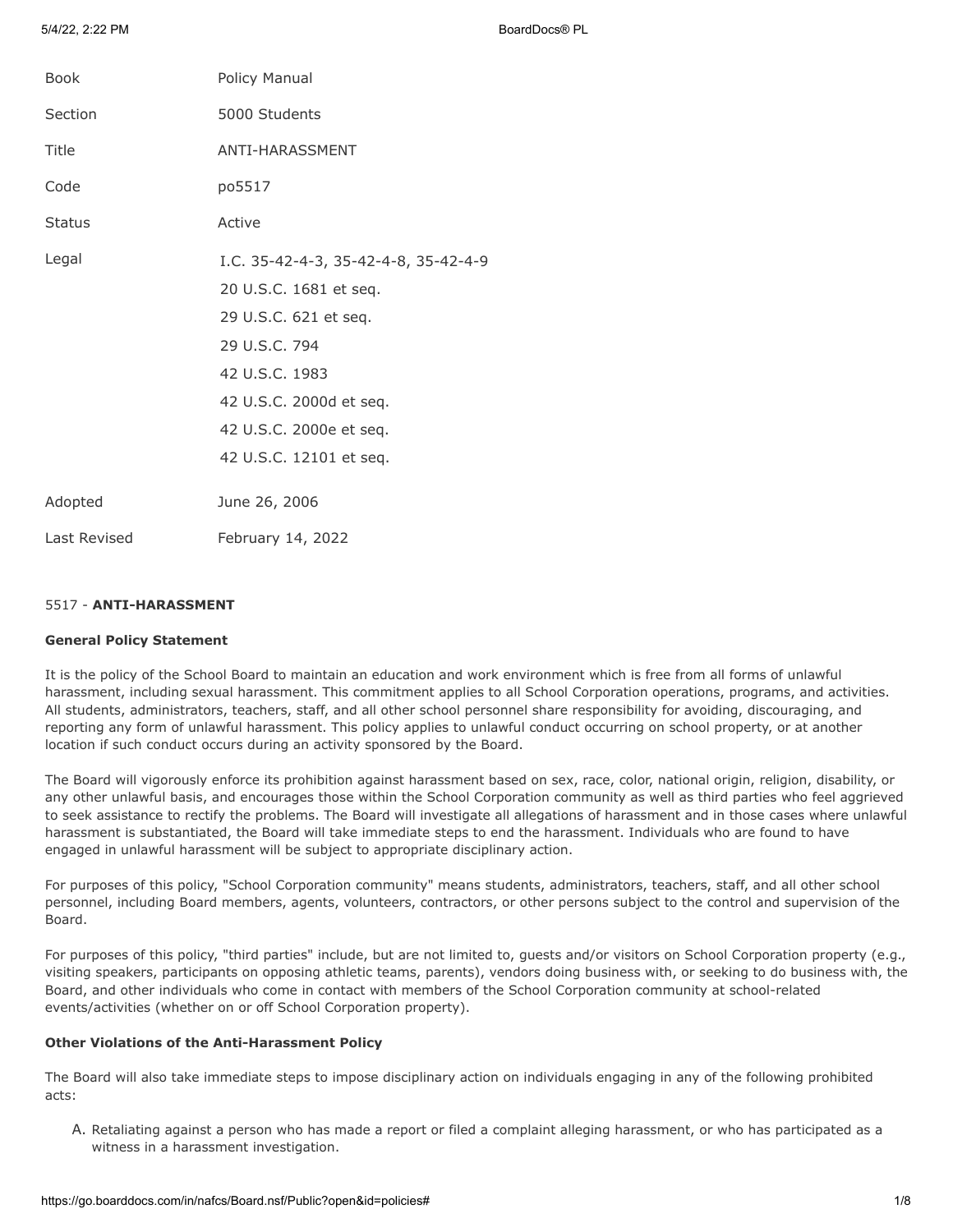- B. Filing a malicious or knowingly false report or complaint of harassment.
- C. Disregarding, failing to investigate adequately, or delaying investigation of allegations of harassment, when responsibility for reporting and/or investigating harassment charges comprises part of one's supervisory duties.

## **DEFINITIONS**

## **Sexual Harassment**

The term "sexual harassment" as used in this policy shall mean conduct on the basis of sex, failure to conform to stereotypical notions of masculine or feminine traits, sexual orientation, or gender identity including:

- A. a Board employee conditioning the provision of an aid, benefit, or service of the recipient on an individual's participation in unwelcome sexual conduct (i.e., quid pro quo sexual harassment);
- B. unwelcome conduct determined by a reasonable person to be so severe, pervasive, and objectively offensive that it effectively denies a person equal access to the Board's education program or activity; or
- C. sexual assault, dating violence, domestic violence, or stalking as defined by Federal law.

**NOTE: Any teacher, administrator, coach or other school authority, or staff member who engages in certain sexual conduct with a student may be disciplined up to and including termination and may also be guilty of the criminal charge of "sexual battery" as set forth in Indiana Code 35-42-4-8. In the case of a child under fourteen (14) years of age, the person may also be guilty of "child molesting" under Indiana Code 35-42-4-3. In the case of a child between the ages of fourteen (14) and sixteen (16), the person may also be guilty of "sexual misconduct with a minor" under Indiana Code 35-42-4-9. The issue of consent is irrelevant in regard to the latter two (2) criminal charges. Any employee accused of sexual relations with a student may be placed on leave with pay until school administrative proceedings are completed. Proven sexual relationships with a student regardless of the age of the student will initiate the termination process for the employee.**

### **Race/Color Harassment**

Prohibited racial harassment occurs when unwelcome physical, verbal, or nonverbal conduct is based upon an individual's race or color and when the conduct has the purpose or effect of interfering with the individual's educational performance; of creating an intimidating, hostile, or offensive learning environment; or of interfering with one's ability to participate in or benefit from a class or an educational program or activity. Such harassment may occur where conduct is directed at the characteristics of a person's race or color, such as racial slurs, nicknames implying stereotypes, epithets, and/or negative references relative to racial customs.

## **Religious (Creed) Harassment**

Prohibited religious harassment occurs when unwelcome physical, verbal, or nonverbal conduct is based upon an individual's religion or creed and when the conduct has the purpose or effect of interfering with the individual's educational performance; of creating an intimidating, hostile, or offensive learning environment; or of interfering with one's ability to participate in or benefit from a class or an educational program or activity. Such harassment may occur where conduct is directed at the characteristics of a person's religious tradition, clothing, or surnames, and/or involves religious slurs.

## **National Origin Harassment**

Prohibited national origin harassment occurs when unwelcome physical, verbal, or nonverbal conduct is based upon an individual's national origin and when the conduct has the purpose or effect of interfering with the individual's educational performance; of creating an intimidating, hostile, or offensive learning environment; or of interfering with one's ability to participate in or benefit from a class or an educational program or activity. Such harassment may occur where conduct is directed at the characteristics of a person's national origin, such as negative comments regarding customs, manner of speaking, language, surnames, or ethnic slurs.

### **Disability Harassment**

Prohibited disability harassment occurs when unwelcome physical, verbal, or nonverbal conduct is based upon an individual's disability and when the conduct has the purpose or effect of interfering with the individual's educational performance; of creating an intimidating, hostile, or offensive learning environment; or of interfering with one's ability to participate in or benefit from a class or an educational program or activity. Such harassment may occur where conduct is directed at the characteristics of a person's disabling condition, such as negative comments about speech patterns, movement, physical impairments or defects/appearances, or the like.

# **SEXUAL HARASSMENT PROCEDURE**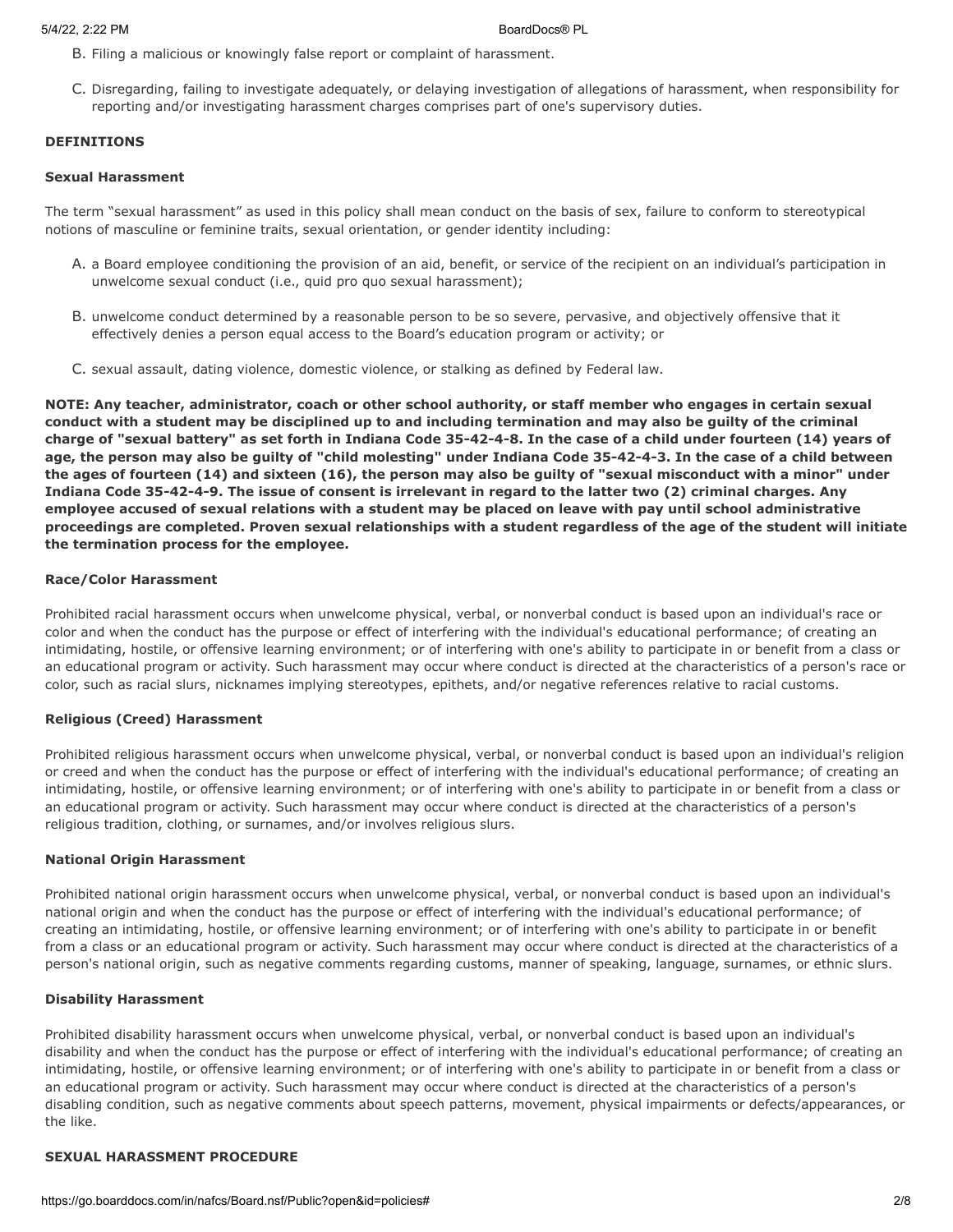### 5/4/22, 2:22 PM BoardDocs® PL

The Board designates the following staff member as the Board's Title IX Coordinator and authorizes this individual to coordinate the Board's Title IX compliance. Inquiries about the application of Title IX and its regulations may be referred to the Title IX Coordinator.

Title IX Coordinator Bill Briscoe Assistant to the Superintendent for Administration and Operations 2813 Grant Line Road New Albany, IN 47150 812-542-2106 [bbriscoe@nafcs.org](mailto:bbriscoe@nafcs.org)

The Board is committed to promptly responding to reports of sexual harassment. All reference to "days" within these procedures shall mean instructional days. The procedures described below may be subject to temporary delays based on good cause (e.g., law enforcement involvement, absence of a party, witness, or advisor, translation, or accommodation needs) with written notice to both parties explaining the reason for the delay.

## **Reporting Sexual Harassment**

Anyone who believes that a student or staff member has possibly been the target of sexual harassment should immediately report the situation to an appropriate staff member such as a teacher, counselor, administrator, or the Title IX Coordinator. Any person may report sexual harassment in person, by mail, by telephone, or email using the contact information for the Title IX Coordinator.

# **Any employee who has reason to believe that a student or staff member has been the target of sexual harassment must report the behavior to his/her building-level leader, such as a principal.**

The "Complainant" is a person alleged to be the victim of sexual harassment and the "Respondent" means any individual who is reported to be the perpetrator of sexual harassment.

The Board accepts anonymous reports. However, anonymous reports may hamper the Board's ability to respond to allegations of sexual harassment.

## **Emergency Removal**

In situations where a Respondent poses an immediate threat to the physical health and safety of any individual (including self) **before or at any time during** the proceedings described herein, the Board may remove Respondent from all programs and activities. In order to do so, the Board must 1) undertake an individualized safety and risk analysis, 2) determine that an immediate threat to the physical health or safety of any student or other individual arising from the allegations of sexual harassment justifies removal, and 3) provide the Respondent with notice and an opportunity to challenge the decision immediately following the removal.

An emergency removal does not affect or modify any rights a student receiving special education may have under the IDEA, Section 504, or the ADA.

## **Response to a Report and Supportive Measures**

Upon receipt of a report, the Title IX Coordinator must promptly, usually within two (2) days, contact the Complainant to discuss the availability of supportive measures.

Supportive measures are non-disciplinary, nonpunitive individualized services offered as appropriate, as reasonably available, and without fee or charge to the Complainant or the Respondent. Such measures are designed to restore or preserve equal access to the Board's education program or activity without unreasonably burdening the other party, including measures designed to protect the safety of all parties or the Board's educational environment or deter sexual harassment.

Supportive measures may include counseling, extensions of deadlines or other course-related adjustments, modifications of work or class schedules, campus escort services, mutual restrictions on contact between the parties, leaves of absence in the case of employees, increased security and monitoring of certain areas of the campus, and other similar measures.

In addition to discussing the availability of supportive measures, the Title IX Coordinator will also consider the Complainant's wishes with respect to supportive measures, inform the Complainant of the availability of supportive measures with or without the filing of a formal complaint, and explain to the Complainant the process for filing a formal complaint. The Title IX Coordinator will make contact with the Complainant in person, via phone, or via virtual meeting in order for the Complainant to ask questions. If the Complainant is a student under the age of eighteen (18), the student's parent will be contacted simultaneously.

A "formal complaint" is a document filed by a Complainant or signed by the Title IX Coordinator alleging sexual harassment against a Respondent and requesting the Board investigate the allegation(s) of sexual harassment.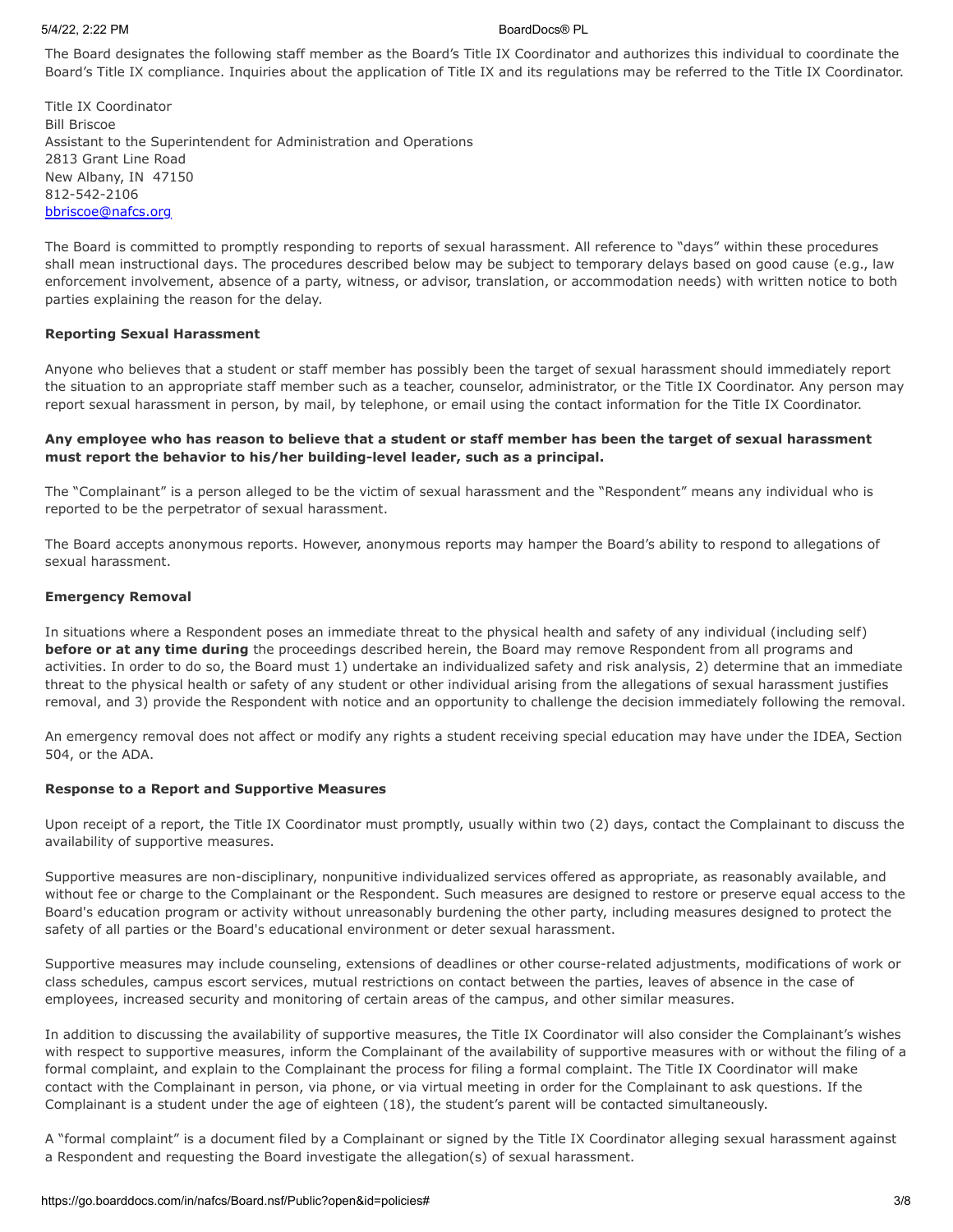Even in instances where a Complainant chooses not to file a formal complaint, supportive measures may continue at the discretion of the Title IX Coordinator.

The Title IX Coordinator may decide to sign a formal complaint to investigate the allegation(s) of sexual harassment against the wishes of the Complainant where moving forward without an investigation would be unreasonable. Such circumstances may include, but are not limited to, reports that indicate multiple Respondents, the involvement of a Board employee, and/or continued sexual harassment of the Complainant and others.

While there is no deadline by which a Complainant must file a formal complaint, the Board encourages Complainants to submit a formal complaint within ten (10) days of meeting with the Title IX Coordinator. In instances where enough time has passed that the Board cannot gather evidence, the Board may not be able to investigate.

The Board will offer supportive measures to a Complainant who is the subject of an anonymous report. However, should a Complainant desire to initiate the grievance process, the Complainant cannot remain anonymous or prevent the Complainant's identity from being disclosed to the Respondent.

# **Dismissal and Consolidation**

In certain instances, the Board may dismiss or consolidate formal complaints. Such instances of dismissal include, but are not limited to, when the alleged conduct, even if true, would not constitute sexual harassment, when the Respondent is a non-student or non-employee of the Board, or when a Complainant notifies the Title IX Coordinator they would like to withdraw the formal complaint. A dismissal does not preclude the Board from taking action under another provision of the Student Code of Conduct. If a formal complaint is dismissed, the Board will promptly inform the parties of the reason for dismissal and the right to appeal.

Further, the Board may consolidate formal complaints where the allegations of sexual harassment arise out of the same facts or circumstances.

## **Grievance Procedures**

The Board will treat Complainants and Respondents equitably throughout this process. As such, the Board will only impose disciplinary sanctions following the completion of the informal process or investigation and determination process. All Title IX Coordinators, investigators, decision-makers, and any person who facilitates an informal resolution will receive training regarding topics related to this procedure, including: the definition of sexual harassment, the scope of the Board's education program and activity, and how to conduct these grievance procedures.

All Title IX Coordinators, investigators, decision-makers, and any person who facilitates an informal resolution will objectively evaluate all relevant evidence – both inculpatory and exculpatory. Further, no credibility determinations will be based on a person's status as a Complainant, Respondent, or witness.

Consistent with the law, the Board will presume the Respondent is not responsible for the alleged conduct until a determination regarding responsibility is made at the conclusion of the grievance process. **The Board will utilize the preponderance of the evidence standard when determining responsibility**. The Board will not require, allow, rely upon, or otherwise use questions or evidence that constitute, or seek disclosure of, information protected under a legally recognized privilege, unless the person holding such privilege has waived the privilege. Further, questions or evidence about the Complainant's sexual predisposition or prior sexual behavior are not relevant, unless such questions or evidence are offered to prove that someone other than the Respondent committed the conduct alleged by the Complainant or to prove consent.

## **Notice**

Upon receipt of a formal complaint, the Title IX Coordinator will provide written notice to the parties (to the extent known) containing the following information:

- A. notice of the Board's grievance process, including the informal resolution process;
- B. notice of the allegations of sexual harassment, including sufficient details known at the time and with sufficient time to prepare a response before any initial interview;

Sufficient details include: the identities of the parties involved in the incident, if known, the conduct allegedly constituting sexual harassment, and the date and location of the alleged incident, if known.

- C. a statement that the Respondent is presumed not responsible for the alleged conduct and that a determination regarding responsibility is made at the conclusion of the grievance process;
- D. the parties may have an advisor of their choice, who may be, but is not required to be, an attorney;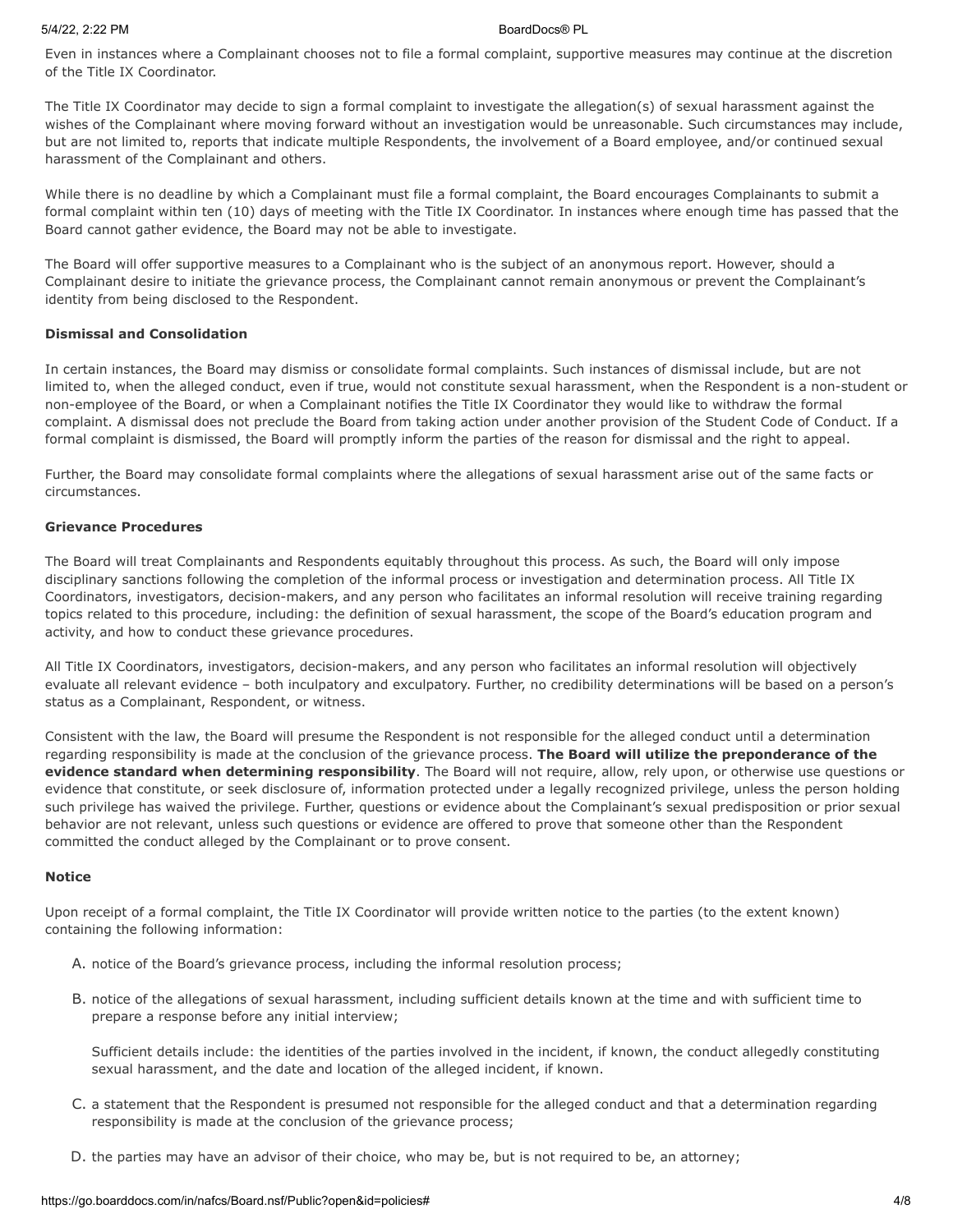E. the Board's code of conduct for students prohibits knowingly making false statements or knowingly submitting false information during the grievance process.

If, in the course of an investigation, additional allegations are uncovered and therefore investigated, the Board will provide a supplemental notice of the additional allegations to the parties whose identities are known.

### **Informal Process**

Upon receipt of a formal complaint and after providing sufficient notice to the parties, the Board may facilitate an informal resolution process, such as mediation, that does not involve a full investigation and adjudication of the allegations. The Board may not require the parties to participate in the informal process, but instead must obtain the parties' voluntary, written consent to participate.

The informal process is not available to resolve allegations that an employee sexually harassed a student. Further, at any time during the informal process, any of the parties may end the informal process and initiate the investigation and determination process.

## **Investigation and Determination**

Unless the Board dismisses a formal complaint or the parties resolve a formal complaint through the informal process, the Board will investigate the allegations of sexual harassment and make a determination regarding responsibility.

The burden of proof and collection of evidence rests with the Board. To that end, the Title IX Coordinator in conjunction with a designated building-level leader will conduct an investigation. The means of investigating a formal complaint include, but are not limited to Complainant, Respondent, and witness interviews and review of documentation. The parties shall have an equal opportunity to present witnesses, including fact and expert witnesses, and other inculpatory and exculpatory evidence. The Board will not restrict the ability of either party to discuss the allegations under investigation or to gather and present relevant evidence. Evidence or information related to the allegations under investigation may not be discussed by the parties, except with their chosen advisors. The parties may not substantially disrupt the educational environment. Absent extenuating circumstances, the collection of evidence for an investigation should conclude within thirty (30) days.

The parties may be accompanied to any meeting or proceeding related to the investigation by an advisor of their choice, who may be, but is not required to be an attorney. Apart from a union representative accompanying an employee who is a party, employees are discouraged from serving as advisors to students.

Advisors may not present on behalf of the party they accompany and should request or wait for a break in the meeting if they wish to interact with the Title IX Coordinator or building level leader. Advisors may confer quietly with Parties as necessary, as long as they do not disrupt the process. For longer or more involved discussions, the party and their advisors should ask for a break or step out of the meeting. An advisor who disrupts the process will receive one (1) warning, after which if continued disruption occurs, the advisor will be removed from the meeting/proceeding. In such an event, the parties will be given the opportunity to reschedule and be accompanied by another advisor.

When the Title IX Coordinator and building-level leader have completed their collection of evidence, they will provide both parties with an equal opportunity to inspect and review the evidence obtained that is directly related to the allegations raised in the formal complaint so that each party can meaningfully respond to the evidence prior to the conclusion of the investigation.

The parties and any advisors must execute the provided non-disclosure agreement before they may receive the evidence for review. Following execution of the non-disclosure agreement, the Title IX Coordinator and/or building level leader will send to each party and the party's advisor, if applicable, the evidence subject to inspection and review in an electronic format or hard copy, and parties will have ten (10) days to submit a written response, which the Title IX Coordinator will consider prior to completion of the investigative report.

Following the period for the parties' review and inspection of the evidence, the Title IX Coordinator and building-level leader will create an investigative report that fairly summarizes relevant evidence. At least ten (10) days prior to the time of determination, the Title IX Coordinator and building-level leader will send to each party and the party's advisor, if applicable, the investigative report in an electronic or a hard copy, for their review and written response.

The Superintendent will act as the decision-maker. After the investigative report has been sent to the parties and before a determination regarding responsibility, each party will be afforded the opportunity to submit written, relevant questions that a party wants asked of any party or witness, provide each party with the answers, and allow for additional, limited follow-up questions from each party.

The Superintendent may exclude questions as not relevant, including questions that seek disclosure of information protected under a legally recognized privilege, unless the person holding such privilege has waived the privilege. Further, questions about the Complainant's sexual predisposition or prior sexual behavior are not relevant, unless such questions are offered to prove that someone other than the Respondent committed the conduct alleged by the Complainant or to prove consent. Any decision to exclude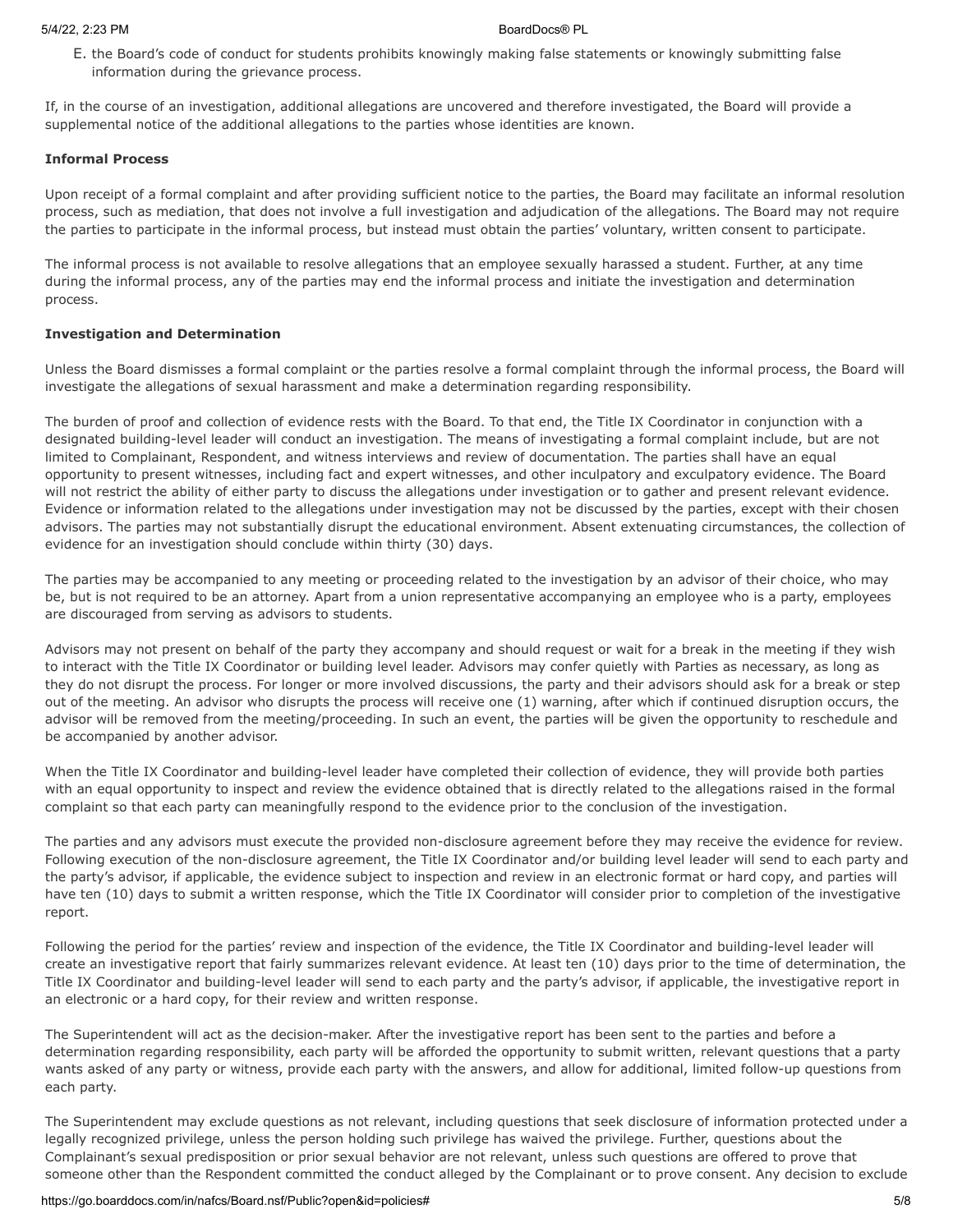a question as not relevant will be explained to the party proposing the question. The process of written questions and follow up questions should take thirty (30) days or less.

Within a reasonable time period following the written questions, the Superintendent, acting as the decision-maker, will issue a written determination regarding responsibility applying the preponderance of the evidence standard. The written determination must include:

- A. identification of the allegations potentially constituting sexual harassment;
- B. a description of the procedural steps taken;
- C. findings of fact supporting the determination;
- D. conclusions regarding the application of the recipient's code of conduct to the facts;
- E. a statement of, and rationale for, the result as to each allegation;
- F. the recipient's procedures and permissible bases for the Complainant and Respondent to appeal.

The Superintendent will provide the written determination to the parties simultaneously. The Title IX Coordinator is responsible for the effective implementation of any remedies.

## **Remedies**

Where, following the formal or informal process, the Board determines a Respondent responsible for sexual harassment, the Board shall provide remedies designed to restore or preserve equal access to the recipient's education program or activity. Such remedies may include supportive measures and/or discipline up to and including expulsion.

### **Appeals**

Following the Superintendent's determination regarding responsibility, either party may appeal to the school Board. Three (3) school Board members, decided by the school Board on a case by case basis, will be designated to hear the appeal. An appeal should be submitted in writing within ten (10) days of the party's receipt of the Superintendent's determination. Note: appeals will only be considered if based on one (1) of the following:

- A. there was a procedural irregularity that affected the outcome of the matter;
- B. new evidence that was not reasonably available at the time the determination regarding responsibility or dismissal was made, that could affect the outcome of the matter; or
- C. the Title IX Coordinator, investigator(s), or decision-maker(s) had a conflict of interest or bias for or against Complainants or Respondents generally or the individual Complainant or Respondent that affected the outcome of the matter.

Both parties shall have five (5) days after the submission of an appeal to submit a written statement in support of, or challenging the Superintendent's determination. The three (3) board members hearing the appeal will issue a written decision describing the result of the appeal and the rationale for the result within forty-five (45) days. The governing body representative's decision will be provided simultaneously to the parties.

### **Retaliation**

The Board prohibits retaliation against persons who report, testify, assist, or participate or refuse to participate in any manner in an investigation, proceeding, or hearing. Retaliation includes intimidation, threats, coercion, or discrimination, including charges against an individual for code of conduct violations that do not involve sex discrimination or sexual harassment but arise out of the same facts or circumstances as a report or complaint of sex discrimination, or a report or formal complaint of sexual harassment, for the purpose of interfering with any right or privilege secured by Title IX.

## **Record-keeping**

The Board will maintain records from the investigation, determination, appeal, and informal resolution for seven (7) years.

## **Reports Otherwise Required by Law**

These procedures do not affect or alleviate mandatory reporting required by State or Federal law, for example, reporting of suspected child abuse or neglect to law enforcement or the Department of Child Services.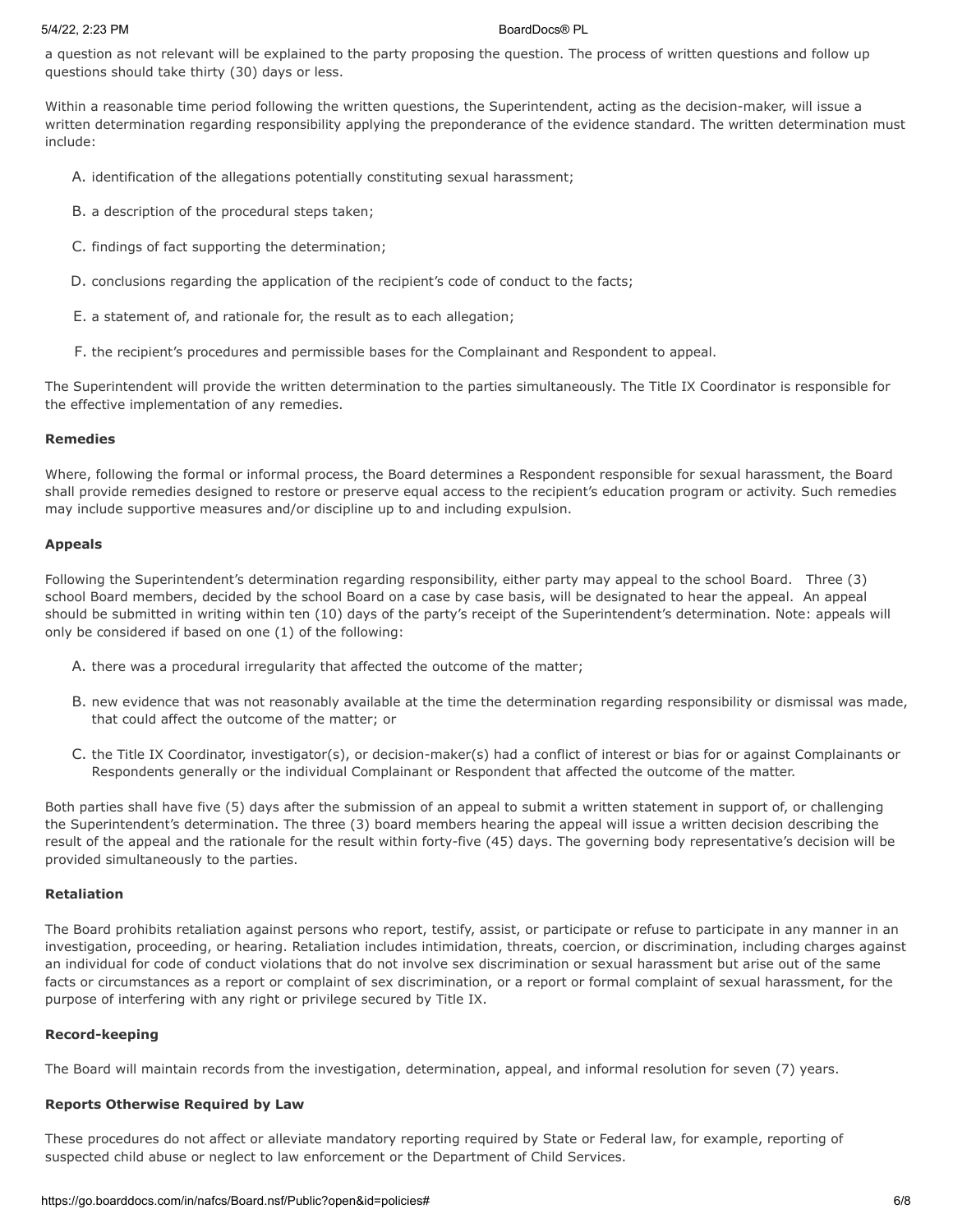## **HARASSMENT PROCEDURE FOR ALL OTHER (NON-SEXUAL) REPORTS AND COMPLAINTS**

Members of the School Corporation community and third parties are encouraged to promptly report incidents of harassing conduct to an administrator, supervisor, or other School Corporation official so that the Board may address the conduct before it becomes severe, pervasive, or persistent.

Members of the School Corporation community or third parties who believe they have been unlawfully harassed by another member of the School Corporation community or a third party are entitled to utilize the Board's informal and/or formal investigation and complaint processes. Initiating a complaint, whether formally or informally, will not adversely affect the complaining individual's participation in educational or extra-curricular programs. Individuals should make every effort to file an informal or a formal complaint as soon as possible after the conduct occurs while the facts are known and potential witnesses are available.

The names and titles of the Anti-Harassment Complaint Coordinators with whom complaints of unlawful harassment should be filed are set forth in the administrative guidelines which supplement this policy. The names and titles of these individuals will be published annually:

- A. in the parent and staff handbooks;
- B. in the School Corporation Annual Report to the public;
- C. on the School Corporation's web site.

The Superintendent shall establish Administrative Guidelines describing both a formal and an informal process for making a charge of harassment, a process for investigating claims of harassment, and a process for rendering a decision regarding whether the claim of harassment was substantiated. This Policy and the Administrative Guidelines will be readily available to all members of the School Corporation community and posted in appropriate places throughout the School Corporation.

Any Board employee who directly observes unlawful harassment of a student is obligated, in accordance with this policy, to report such observations to the principal or one of the Complaint Coordinators. Thereafter, the principal or the Complaint Coordinator must contact the student if over age eighteen (18) or the student's parents if under the age eighteen (18), to advise s/he/them of the Board's intent to investigate the alleged misconduct, including the obligation of the Complaint Coordinator or designee to conduct an investigation following all the procedures outlined for a formal complaint.

### **Confidentiality**

The School Board will make reasonable efforts to maintain the confidentiality of the parties involved in a harassment investigation. Confidentiality, however, cannot be guaranteed.

## **Informal Process for Addressing Complaints of Harassment**

The administrative guidelines will include an informal complaint process to provide members of the School Corporation community or third parties who believe they are being unlawfully harassed with a range of options designed to bring about a resolution of their concerns. Members of the School Corporation community or third parties who believe that they have been unlawfully harassed are encouraged to initiate their complaint through this informal complaint process but are not required to do so. Those members of the School Corporation community or third parties who believe that they have been unlawfully harassed may proceed immediately to the formal complaint process and individuals who seek resolution through the informal procedure may request that the informal process be terminated at any time to move to the formal complaint process.

### **Formal Process for Addressing Complaints of Harassment**

The administrative guidelines will also include a formal complaint process. While the formal complaint process may serve as the first step to a resolution of a charge of unlawful harassment, it is also available in those circumstances when the informal complaint process fails to satisfactorily resolve a concern. Because of the need for flexibility, no specific timelines are established for initiating the formal complaint process; however, once the formal complaint process is begun, the investigation will be completed in a timely manner (ordinarily, within thirty-one (31) calendar days of the complaint being received).

Although not required, members of the School Corporation community or third parties who feel they have been unlawfully harassed should file a formal written complaint with the principal of their school building or with one (1) of the Complaint Coordinators identified in the Administrative Guidelines. Oral complaints of harassment will be reduced to writing by the individual receiving the complaint and the Complainant will be asked to verify the accuracy of the reported charge by signing the document. Complaints received by a school building principal will be immediately reported to the appropriate Complaint Coordinator identified in the Administrative Guidelines.

After a complaint is filed, the Complaint Coordinator or designee shall conduct a prompt and timely investigation. The investigation may include interviews of the complainant, the individual accused of engaging in harassing behavior, and any other witness who may